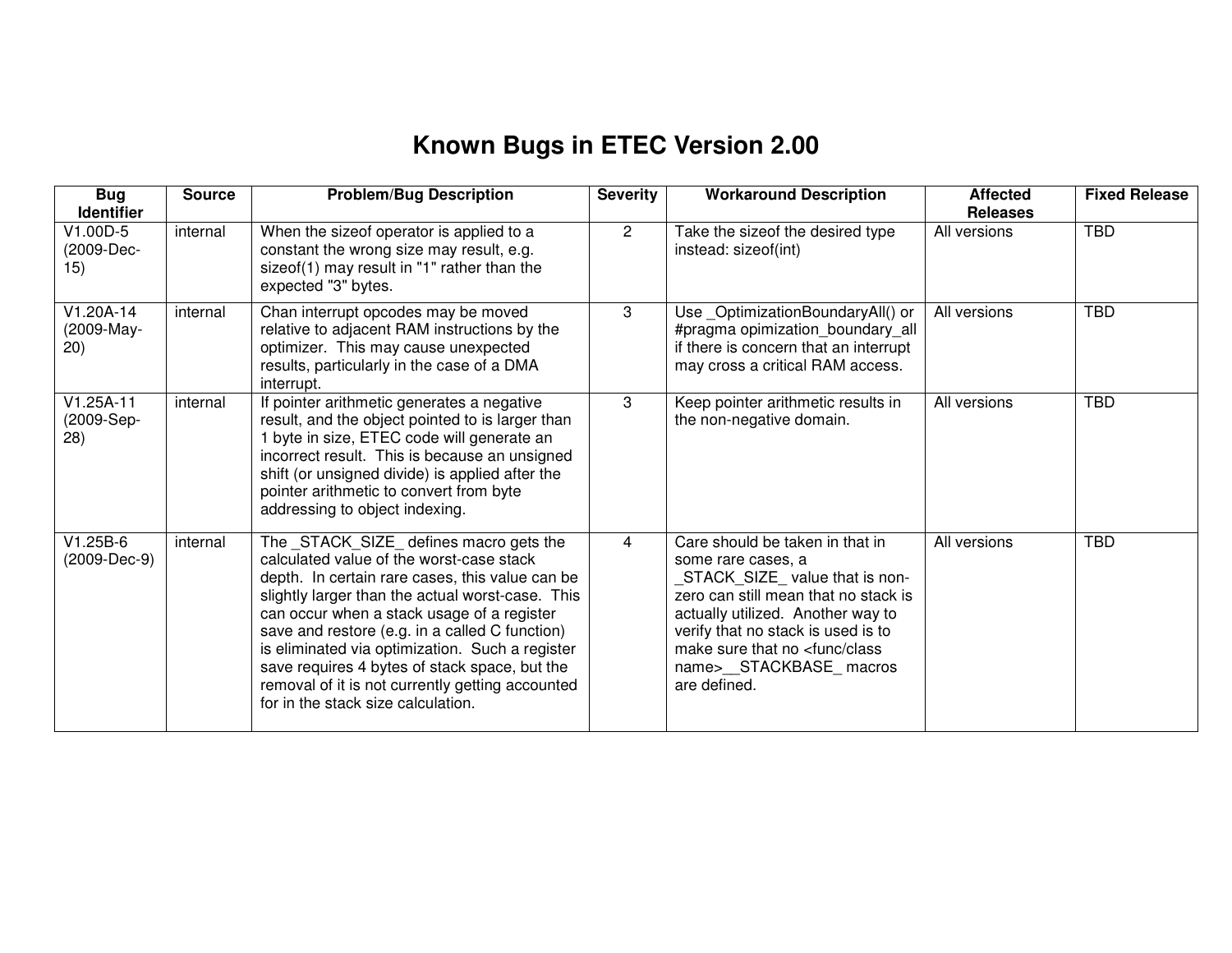| $V1.25B-7$<br>(2009-Dec-<br>11) | internal &<br>customer | The optimizer/analyzer does not yet support<br>reentrant functions, whether they be callable<br>C functions or ETEC code fragments.<br>Reentrance is supposed to be detected and<br>cause an error, but in some cases this<br>detection failed, allowing for optimization to<br>continue. Sometimes the result could be a<br>linker crash, or sometimes invalid code<br>generation, or in some cases working code<br>resulted.                                                                                                                                                                                                                                                                                                                                                                                                                                                                                                                                                           | 3 | Avoid writing reentrant functions<br>until the ETEC optimizer/analyzer<br>fully supports them.                                                                                                                                        | All versions                    | V1.25C<br>(reentrance<br>detection),<br>TBD (support<br>reentrance) |
|---------------------------------|------------------------|------------------------------------------------------------------------------------------------------------------------------------------------------------------------------------------------------------------------------------------------------------------------------------------------------------------------------------------------------------------------------------------------------------------------------------------------------------------------------------------------------------------------------------------------------------------------------------------------------------------------------------------------------------------------------------------------------------------------------------------------------------------------------------------------------------------------------------------------------------------------------------------------------------------------------------------------------------------------------------------|---|---------------------------------------------------------------------------------------------------------------------------------------------------------------------------------------------------------------------------------------|---------------------------------|---------------------------------------------------------------------|
| $V2.00A-1$<br>(2011-May-<br>11) | customer               | When directly accessing the mach/macl<br>registers after an operation, it is<br>recommended the operation in question be<br>done with an intrinsic function to ensure the<br>user-expected MAC/MDU operation is used.<br>For example, if the following code is written<br>assuming that the MDU is used:<br>$x = y * z$ ;<br>$result = mach;$<br>The user may or may not get the intended<br>code generated. If either of the y or z<br>parameters are actually a constant and a<br>multiple of 2, then the compiler may choose to<br>generate the operation using bit shifting for<br>tighter or faster code. By using an intrinsic,<br>the user guarantees the desired hardware<br>function is used. Unfortunately, some<br>MAC/MDU operations are not yet covered by<br>intrinsics - mults, multu and divu<br>intrinsic functions will be added in the next<br>release to provide full support. Then the<br>example above should be written as:<br>mults24(y, z);<br>$result = mach;$ | 4 | When a multiply hardware<br>operation is required, it is best to<br>put a constant parameter into a<br>variable or register to guarantee<br>the desired opcode is generated<br>(until the proper intrinsic function is<br>available). | All versions (2.00A<br>more so) | V2.00B                                                              |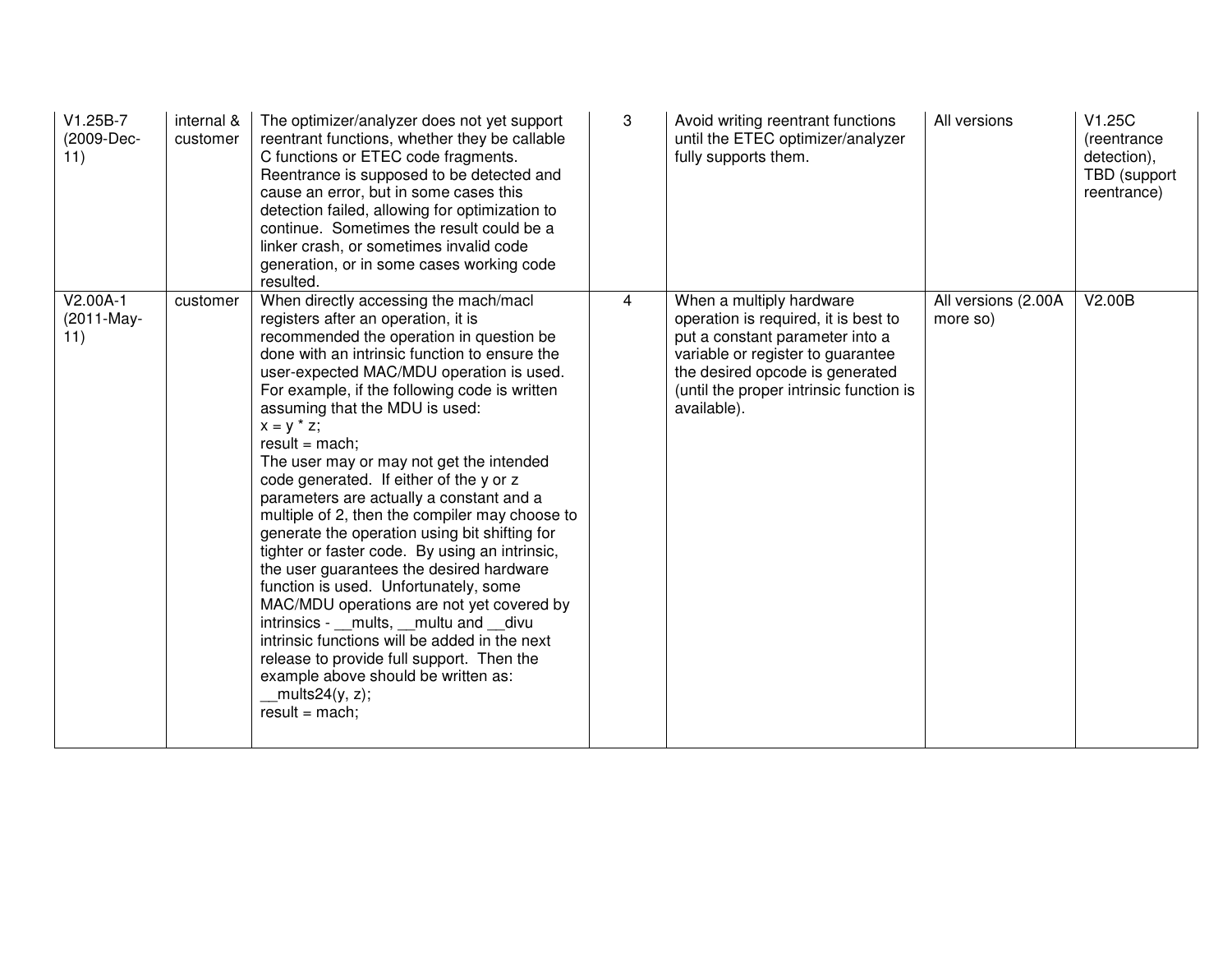| V2.00A-2<br>(2011-Jun-1)        | customer | Declaring prototypes for eTPU-C functions (as<br>designated by the #pragma ETPU_function)<br>can cause symbol type conflicts in the linker.<br>Note that once this is fixed, it is important that<br>any prototype declarations and the actual<br>function definition come follow the #pragma<br>ETPU function.                                                                                                                                                                                                                                                                                | 3 | The work-around is to not declare<br>prototypes of eTPU-C functions -<br>they cannot be called by another<br>function anyways.                                                                                                                                                                                                                                                                                                                                                                                                | All versions | V2.00B |
|---------------------------------|----------|------------------------------------------------------------------------------------------------------------------------------------------------------------------------------------------------------------------------------------------------------------------------------------------------------------------------------------------------------------------------------------------------------------------------------------------------------------------------------------------------------------------------------------------------------------------------------------------------|---|-------------------------------------------------------------------------------------------------------------------------------------------------------------------------------------------------------------------------------------------------------------------------------------------------------------------------------------------------------------------------------------------------------------------------------------------------------------------------------------------------------------------------------|--------------|--------|
| $V2.00A-3$<br>(2011-May-<br>25) | customer | Under certain conditions (e.g. scratchpad<br>programming model, callable C functions),<br>there can be cases where complex<br>expressions cause the compiler to run out of<br>temporary registers, resulting in a compilation<br>failure. Going forward the compiler will be<br>modified to use better register allocation<br>techniques. In scratchpad mode, rather than<br>error when no temporary registers are<br>available, the compiler will attempt to save off<br>a register value to scratchpad on a temporary<br>basis so that the register can be used in<br>expression processing. | 3 | When a compilation fails due to<br>running out of registers, you can<br>explicitly tell the compiler to to use<br>one less register for holding<br>variables by specifying "-<br>optDis=0x10". However, this can<br>affect overall optimization and thus<br>is generally not the best solution.<br>Re-arranging the source code<br>slightly can often overcome the<br>problem - in particular only<br>declaring local variables where<br>they are needed, particularly in<br>sub-scopes (late declaration) can<br>be helpful. | All versions | V2.00B |
| V2.00B-1<br>(2011-Aug-<br>17)   | customer | When the const qualifier is combined with an<br>enumerated type in a function parameter, the<br>compiler will falsely declare there is a type<br>mismatch between prototypes/defintions of<br>the function.                                                                                                                                                                                                                                                                                                                                                                                    | 3 | For this particular case, do not use<br>the const qualifier.                                                                                                                                                                                                                                                                                                                                                                                                                                                                  | All versions | V2.01A |
| V2.00B-2<br>(2011-Aug-<br>17)   | customer | When using the #pragma<br>export_autodef_macro and #pragma<br>export_autodef_text, multiple compiled<br>instances of the export are not being detected<br>(e.g. when the export is in a multiply included<br>header file) and filtered.                                                                                                                                                                                                                                                                                                                                                        | 3 | Use this pragma from a once<br>included / once compiled .c file to<br>avoid multiple instances.                                                                                                                                                                                                                                                                                                                                                                                                                               | All versions | V2.01A |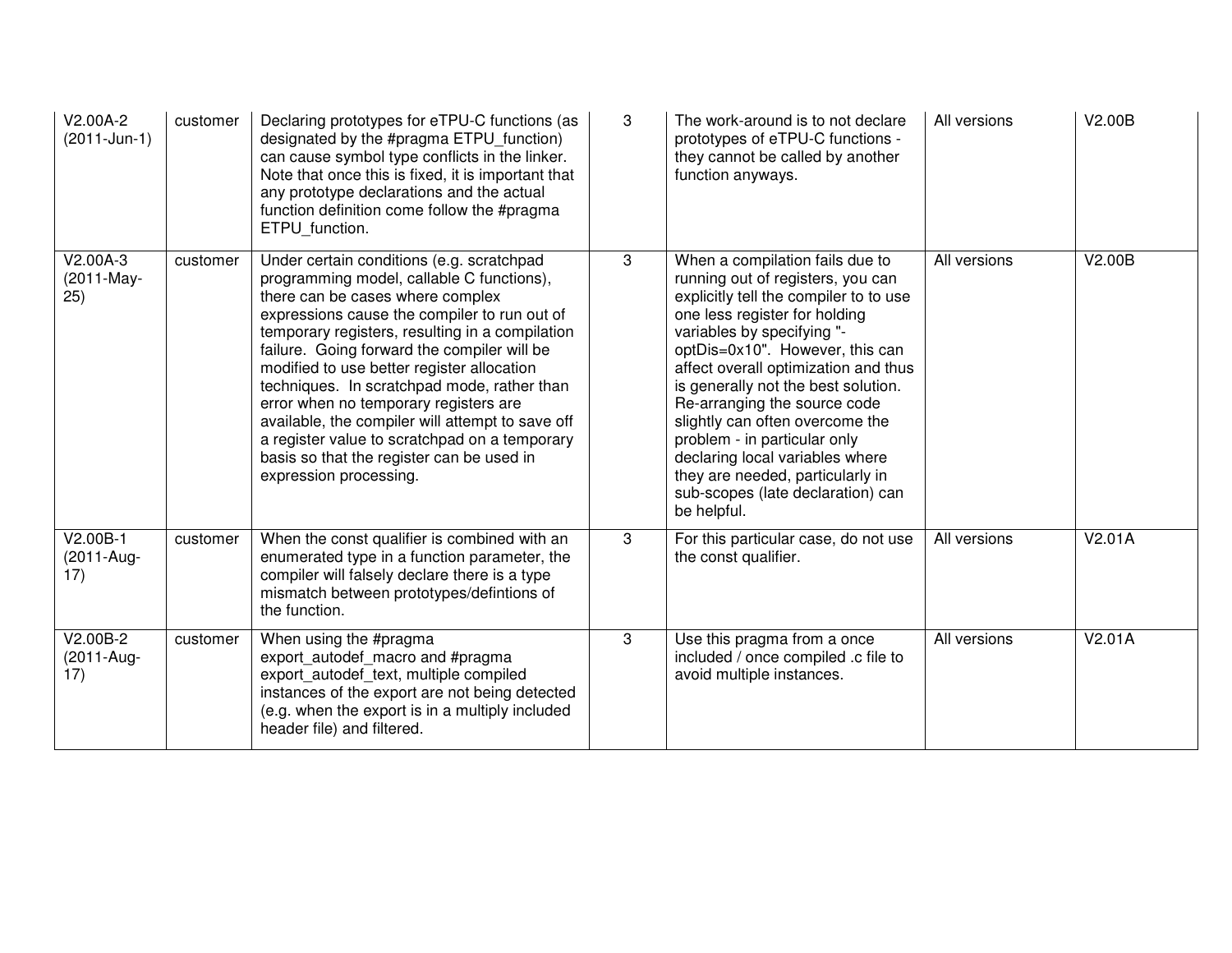| V2.00B-3<br>(2011-Sep-1)        | customer | In some cases a duplicate expression<br>optimization is being applied where it should<br>not. It is related to expressions involving<br>structure members. For example, in some<br>cases a series of code such as<br>$x =$ A.member1 $*$ B.member1;<br>$y =$ A.member1 $*$ B.member2;<br>Could end up getting compiled as<br>$y = x = A$ .member1 * B.member1;                                                                                                        | $\overline{2}$ | Use the optimization boundary all<br>pragma between the expressions<br>that are being identified as<br>duplicates.                                                                                | V2.00A-B     | V2.01A |
|---------------------------------|----------|-----------------------------------------------------------------------------------------------------------------------------------------------------------------------------------------------------------------------------------------------------------------------------------------------------------------------------------------------------------------------------------------------------------------------------------------------------------------------|----------------|---------------------------------------------------------------------------------------------------------------------------------------------------------------------------------------------------|--------------|--------|
| $V2.00B-4$<br>(2011-Sep-1)      | customer | When a structure is declared that includes just<br>two members, one of size 16 bits and one of<br>size 8 bits, the members are being accessed<br>incorrectly for read and write operations.                                                                                                                                                                                                                                                                           | $\overline{2}$ | Using bitfields works around the<br>problem, or adding a dummy<br>member.                                                                                                                         | All versions | V2.01A |
| V2.00B-4<br>(2011-Sep-<br>29)   | customer | When elements of an array are of struct type,<br>where the the struct is larger than 4 bytes<br>(one memory access) in size, there are cases<br>where an assignment (copy) generates bad<br>code. For example, assuming the elements of<br>the arrays below are structs (or unions) of size<br>greater than 4 bytes, the code will fail to<br>compile correctly.<br>struct_array_dest[i] = struct_array_src[i];                                                       | $\overline{2}$ | One way to work around this struct<br>copy issue is to copy them<br>member by member. Note that in<br>general it is inefficient to do struct<br>copies and they should be avoided<br>if possible. | All versions | V2.01A |
| $V2.00B-5$<br>(2011-Oct-<br>21) | customer | The beta auto-struct feature does not properly<br>pad out the host interface structures in some<br>cases, resulting in incorrect structure layouts<br>and sizes. The primary case where this could<br>happen is when "fastaccess" data packing is<br>in use. In addition, arrays of elements of<br>struct/union type are not supported (before<br>this fix), but when they are encountered an<br>error is thrown rather than an incorrect auto-<br>struct generation. | 3              | Avoid arrays in fastaccess mode,<br>accept arrays fo 24-bit or 32-bit<br>elements. This is not a very viable<br>workaround. V2.01A fixes the<br>issues highlighted in this bug<br>report.         | All versions | V2.01A |